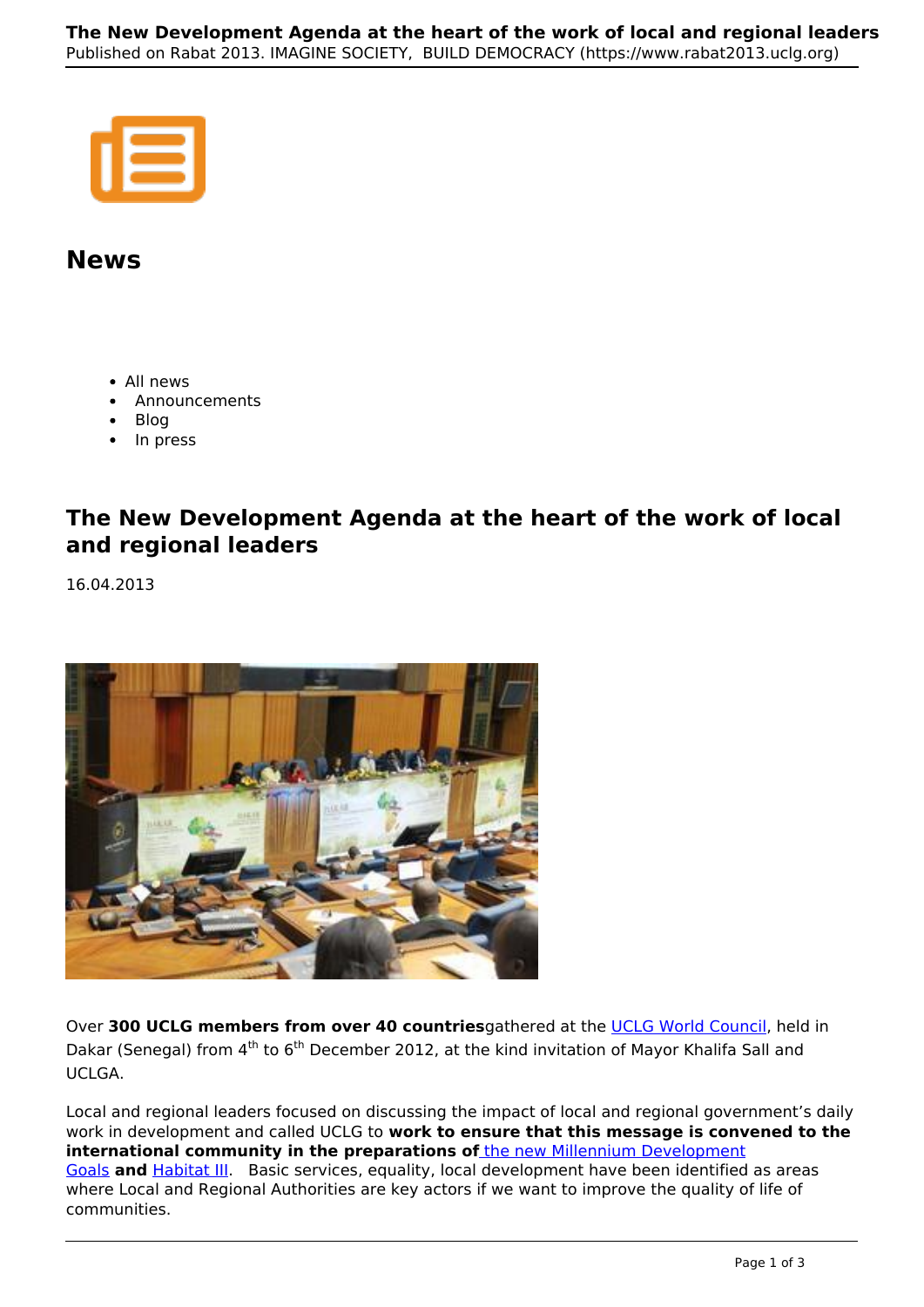The UCLG membership recalled that the **New Urban Agenda** should be based on four key pillars: new methods of partnership between central and local governments in order to regulate the urbanization and metropolization processes; supporting innovation and economic development of towns and cities in order to improve the quality of public services; the **promotion of strategic urban planning** and **resilient towns and cities**; the **engagement of citizens in local decisions**. Special emphasis was put in **improving the life of women and empowering** them as motors of development.

Members of the World Organization furthermore committed to participate in the **4th UCLG World Congress,**Summit of Local and Regional Leaders to take place in Rabat from 1<sup>st</sup> to 4<sup>th</sup> October 2013. **Imagine Society, Build Democracy** will be the red line of a gathering that should be inclusive and open to all partners and sister organizations. Fathallah Oualalou Mayor of Rabat (Morocco), stressed the desire of his city to facilitate dialogue and exchange that should contribute to a peaceful future for all. UCLG members requested the agenda of the Congress to include strong accent on **Culture as fourth pillar of sustainability** and gender equality.

The President of UCLG, Kadir Topbas, Mayor of Istanbul, recalled his determination to have the voice of local and regional authorities heard in the international development agenda, and to follow the mandate and aspirations of UCLG to facilitate the diversity of local and regional voices to enrich the international agenda in particular through the **High Level Panel of the United Nations.** "The Post-2015 Agenda is critical for our Organization, but also for the citizens that we serve".

"The Habitat III Conference will be a decisive moment that should recognize the maturity of our movement at global level," he concluded.

Joan Clos, Under Secretary General of the UN, stressed the need to pay attention to medium size cities in middle income countries which are rapidly growing and being the target of many of the urban challenges.

The UCLG leadership welcomed the **increased participation of Regional Authorities in UCLG** through the creation of the Forum of Regions and renewed partnership with **ORU-FOGAR** aiming at creating a Section of Regions. The World Forum of Regions adopted a Declaration that calls upon all spheres of government to coordinate and contribute to the provision of basic public services. They further stressed the need to unite to work towards food security, and self-sufficiency of territories.

The **UCLG Executive Bureau** was chaired by Muchadeyi Masunda, Mayor of Harare (Zimbabwe) who stressed the need to partner with all actors and highlighted the role of local authorities as catalyst of alliances and development. Wolfgang Schüster, Mayor of Stuttgart (Germany) praised the work carried out by the organization in 2012 and encouraged members to mobilize and get involved next year providing inputs for the Local and Regional Authorities Post-2015.

**Tags:** Rabat 2013 Habitat III MDGs Post-2015 urban agenda culture basic services

/\* \* \* CONFIGURATION VARIABLES: EDIT BEFORE PASTING INTO YOUR WEBPAGE \* \* \*/ var disqus shortname = 'rabat2013'; // required: replace example with your forum shortname /\* \* \* DON'T EDIT BELOW THIS LINE  $***$  / (function() { var dsq = document.createElement('script'); dsq.type = 'text/javascript'; dsq.async = true; dsq.src = '//' + disqus shortname + '.disqus.com/embed.js'; (document.getElementsByTagName('head')[0] || document.getElementsByTagName('body')[0]).appendChild(dsq); })(); Please enable JavaScript to view the comments powered by Disqus. comments powered by Disqus